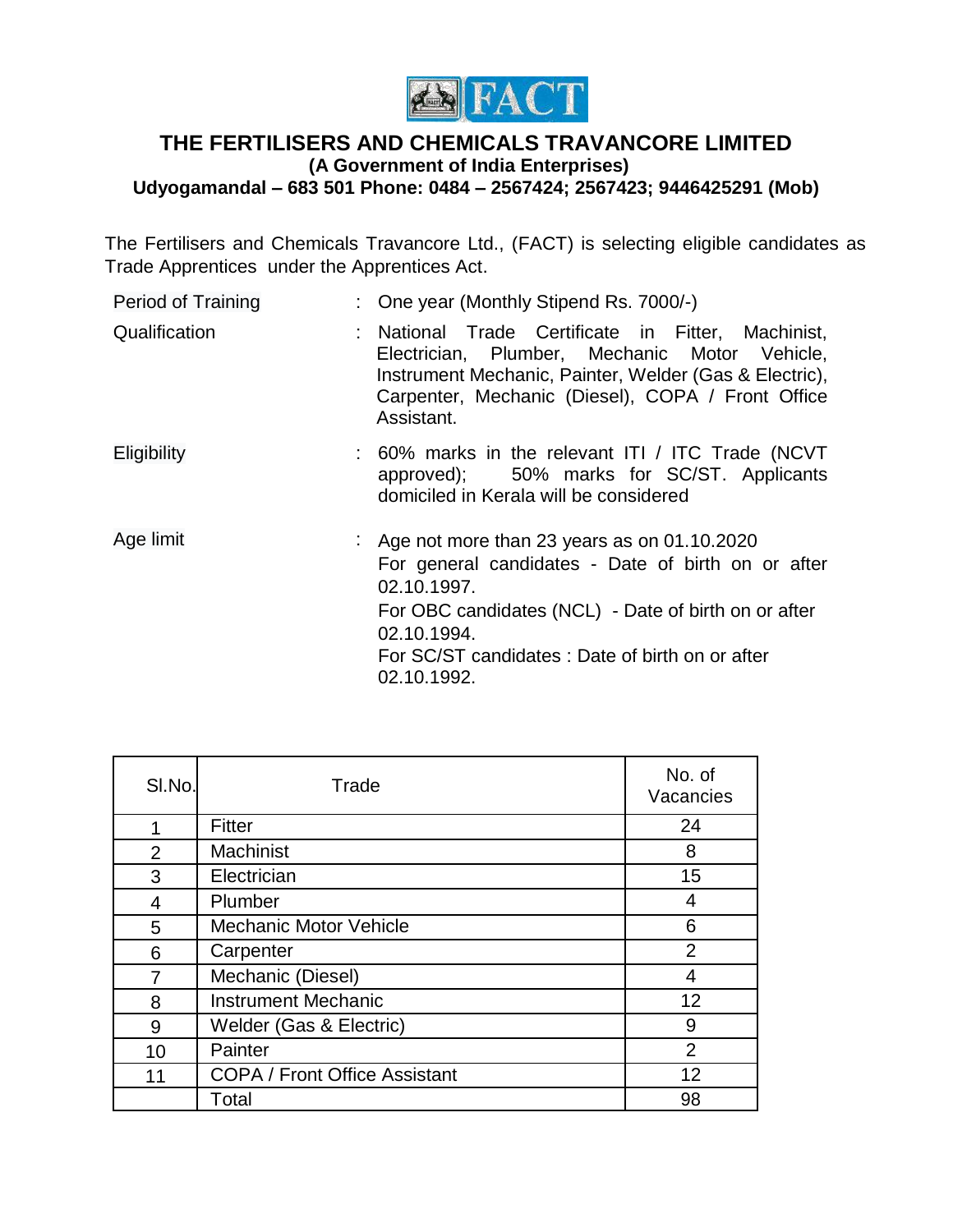## **Instructions to the candidates**

- 1) Application form for Trade Apprentices available in FACT website [www.fact.co.in](http://www.fact.co.in/) should be downloaded and submitted to FACT Training and Development Centre before 31.10.2020. Candidates should register themselves under *Apprenticeship*  **Registration** in the online web portal of Regional Directorate of Apprenticeship Training (www.apprenticeshipindia.org).The Registration ID and A number should be clearly mentioned in the application form.
- 2) A copy of the following documents should be attested and sent to the address mentioned below along with the application form.
	- a) SSLC Certificate.
	- b) ITI Certificate & Mark list.
	- c) Caste Certificate in the case of SC/ST, Non-Creamy Layer Certificate in the case of OBC candidates & EWS Certificate in the case of Economically weaker section (Valid Certificate Issued within 6 months by an officer not less than the rank of a Tahsildar)
	- d) Disability Certificate (for PwBD candidates) from competent Medical Board.
	- e) Dependency Certificate (if applicable for dependents of FACT Employees).
	- f) Aadhaar Card.
- 3) Copies of original certificate not attested, incomplete, late receipt and applications with unclear photo, signature and certificates will be rejected.
- 4) Rank list based on ITI marks of eligible candidates will be prepared and will be available at our company website www.fact.co.in. The offer letter will be sent to the email id of the selected candidates.
- 5) The selected candidates shall produce Aadhar card as proof of residential address and the following documents at the time of joining.
	- a) all original certificates mentioned in point 2,
	- b) two sets of attested copy of all documents
	- c) 6 nos. of passport size colour photographs.
	- d) SC / ST / OBC candidates should produce original, attested copy of caste /non creamy layer certificates
	- e) Registration ID & A number. [\(www.apprenticeshipindia.org\)](http://www.apprenticeshipindia.org/)
- 6) Only such candidates who register themselves under *Apprenticeship Registration* in the online web portal of Regional Directorate of Apprenticeship Training